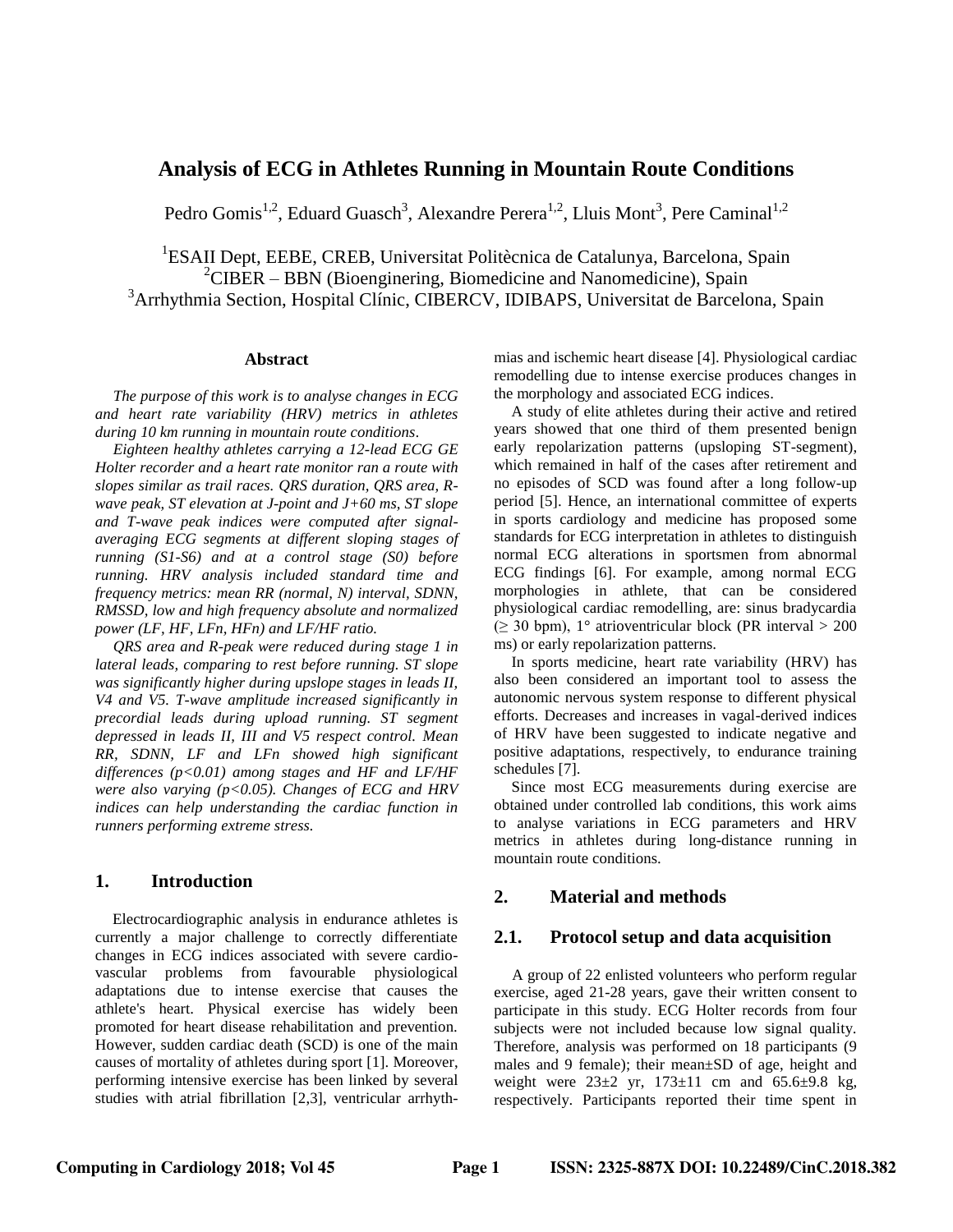

Figure 1. Route map and elevation profile. Stages S0 (rest) and S1-S2 (running); s: slope.

exercising in a range of 3 to 12 h/week (6.4±4.1 h/week), considered as moderate-intensity physical activity.

To analyse the changes in ECG morphology and HRV metrics, a running route was designed to include a range of slopes in Montjuich Mountain, Barcelona, as in trail or ultra-trail races and to be long enough to include a range of situations that can be found in open field running. Fig. 1 shows the route map and the elevation profile. The total distance of the running route was 9.87 km. Minimum and maximum elevations were 2 m and 174 m, respectively.

ECG data were obtained with two devices. A 12-lead GE SEER 12 Holter (GE Healthcare Getemed AG, Teltow, Germany) recorded 12-lead ECG at a sampling frequency of 128 Hz and a Polar V800 heart rate monitor (HRM) with a Polar H7 Heart Rate Sensor chest strap (henceforward, V800) simultaneously recorded the RR intervals at a sampling frequency of 1000 Hz. Electrodes were placed in the standard configuration for a 12-lead ECG and elastic electrode V800 HRM belt was placed in accordance with the manufacturer's guidelines. The position of the runner was recorded by the V800, with a GPS sampling frequency of 1Hz.

ECG indices and HRV metrics were obtained in 5-min segments during seven stages for each runner. The stages during the running route were: S1, during the first part of the course with a running slope lower than 4.5%; S2, with a positive running slope between 4.5% and 10%; S3, before reaching the top of the mountain, with an average positive running slope of 12%; S4, after the mountain's top, with an average negative running slope of -12%; S5, with a negative running slope between  $-10\%$  and  $-4.5\%$ ; S6, during the last stage of the course with running slope

lower than 4.5% (Fig. 1). Additionally, a control resting stage (S0) before running was included. Stages selections was based on position of runners during the route using Polar V800 GPS signal, which was corrected using the GPS Visualizer, a utility that creates maps and profiles from geographic data. Data was taken from the NASA database of Shuttle Radar Topography Mission (SRTM).

# **2.2. Preprocessing**

The GE Holter ECG recordings were uploaded with GE MARS 8.0.2 software and raw signals and beat or event locations, with their classification annotation, were exported in MIT format for posteriorly been read, using WFDB Toolbox for MATLAB and Octave from Physionet [8,9]. The ECG signals were resampled from 128 Hz to 1000 Hz through spline interpolation, giving a temporal resolution of 1 ms. R-wave peak time positions were automatically detected in the ECG signals using a custom peak detection algorithm. ECG recordings and accuracy of R-wave detection were verified by visual assessment of the data. Normal-to-normal (NN) R-R intervals were obtained. In order to assess the HRM performance, alignment of the two R-R data series (from the V800 and the Holter) was done using minimum distance criteria.

Continuous ECG recordings were signal averaged to attain low noise level in analysing ECG morphology. For each 5-min segment of the stages, an averaged beat for each lead was obtained using conventional ensemble averaging of the normal sinus beats, with a custom signal averaging algorithm.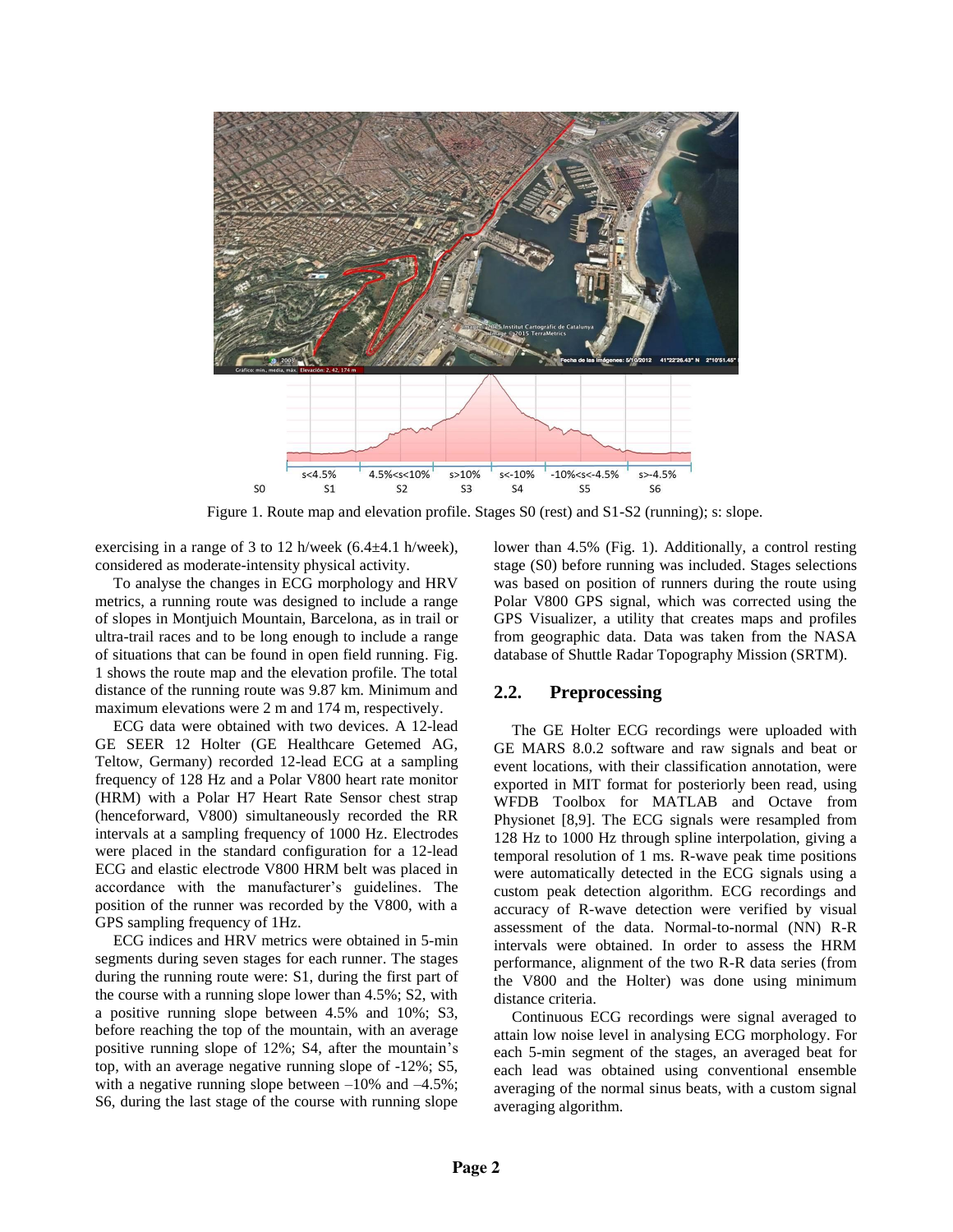

Figure 2. SDNN and rMSSD mean±SEM during running.

# **2.3. HRV and ECG analysis**

As HRV time domain indices, heart rate (HR) mean, the standard deviation of normal R-R intervals (SDNN) and the square root of the mean square differences of successive R-R intervals (rMSSD) were calculated.

HRV frequency domain indices were obtained using the power spectral density of the processed R-R intervals using techniques previously described [10]. These indices were: low frequency power (LF: 0.04 - 0.15 Hz), high frequency power (HF: 0.15 - 0.4 Hz), LF/HF ratio, normalized LF (LFnorm) and normalized HF (HFnorm).

Averaged ECG beats were automatically delineated to obtain QRS onset and offset using a multi-lead approach [11]. Depolarization changes during the running stages were measured with the R-wave amplitude peak, the QRS duration and QRS area indices. While repolarization variations were calculated with the ST-segment elevation at J-point and at J+60 ms, the ST-segment slope and the T-wave amplitude peak. R and T wave amplitudes and ST segment deviations were computed for each single lead using the PR segment as the isoelectric level. QRS duration was globally calculated for each beat.

R-R intervals and HRV indices obtained from the Holter ECG and V800 were compared in order to assess the reliability of using HRV indices from heart rate monitors to assess autonomic response. V800 R-R intervals were corrected by means of a custom algorithm based on previous correction algorithms used at rest [12].

### **3. Results and discussion**

As expected, HR significantly increased from resting, 87.2 $\pm$ 6.3 bpm, to a range of 160.0 $\pm$ 8.7 to 183 $\pm$ 8.9 bpm during the 6 evaluated stages of running (S1-S6). Moreover, the steepest S3 produced faster HR respect to each of the running stages  $(p<0.05)$ . Fig. 2 shows

significant changes of SDNN, as the overall HRV index, during the running stages. SDNN was reduced at S3 respect S1 and downsloping stages ( $p<0.05$ ). No changes were observed in rMSSD index.

LF significantly decreased from S1 to the steepest S3 and recovered to former values during final stages (p<0.05). Normalized LF and HF and LF/HF balance indices during running are observed in Fig. 3. LFnorm was considerably reduced during the effort of S3 compared with S1 and S4 to S6 ( $p < 0.001$ ). LF/HF ratio also decreased during S3 with respect to S1 and downsloping stages (p<0.01). HFnorm increased during S3 compared to the first stage and reduced during the first downslope stage S4 ( $p < 0.05$ ).



Figure 3 LFnorm, HFnom and LF/HF during the stages.

During the 6 running stages and for all participants a total of 91,825 R-R intervals were detected by the V800 HRM; no systematic differences were found between the V800 and the Holter. The total error rate was 0.71%, being the loss of 1 or several R-R intervals the most frequent error. Correlation between corrected V800 R-R intervals and the Holter were  $0.99$  ( $p<0.01$ ). Limit of agreement, using Bland Altman analysis with multiple and non-constant observations per individual, were -3.61 to 3.63. The bias obtained when comparing Holter and corrected V800 R-R intervals was less than 1 ms.

No significant differences were found for time domain and frequency domain indices computed from the corrected V800 and Holter signals, except for the power in the low frequency band  $(p<0.05)$ .

ECG morphology indices from the averaged signals of every 5-min segment stages showed changes on several leads of different parameters. QRS duration maintained similar values during all the analysed stages. Fig. 4 shows a markedly reduction of QRS area from rest to S1 stage in inferior leads II and III ( $p<0.001$ ). R-wave amplitude decreased from S0 to S1 stage in lead II  $1.9 \pm 0.4$  vs.  $1.6\pm0.4$  mV (p<0.05).

The ST-segment at the J-point significantly depressed from rest to S1 in lateral and inferior leads ( $p<0.001$ ), as